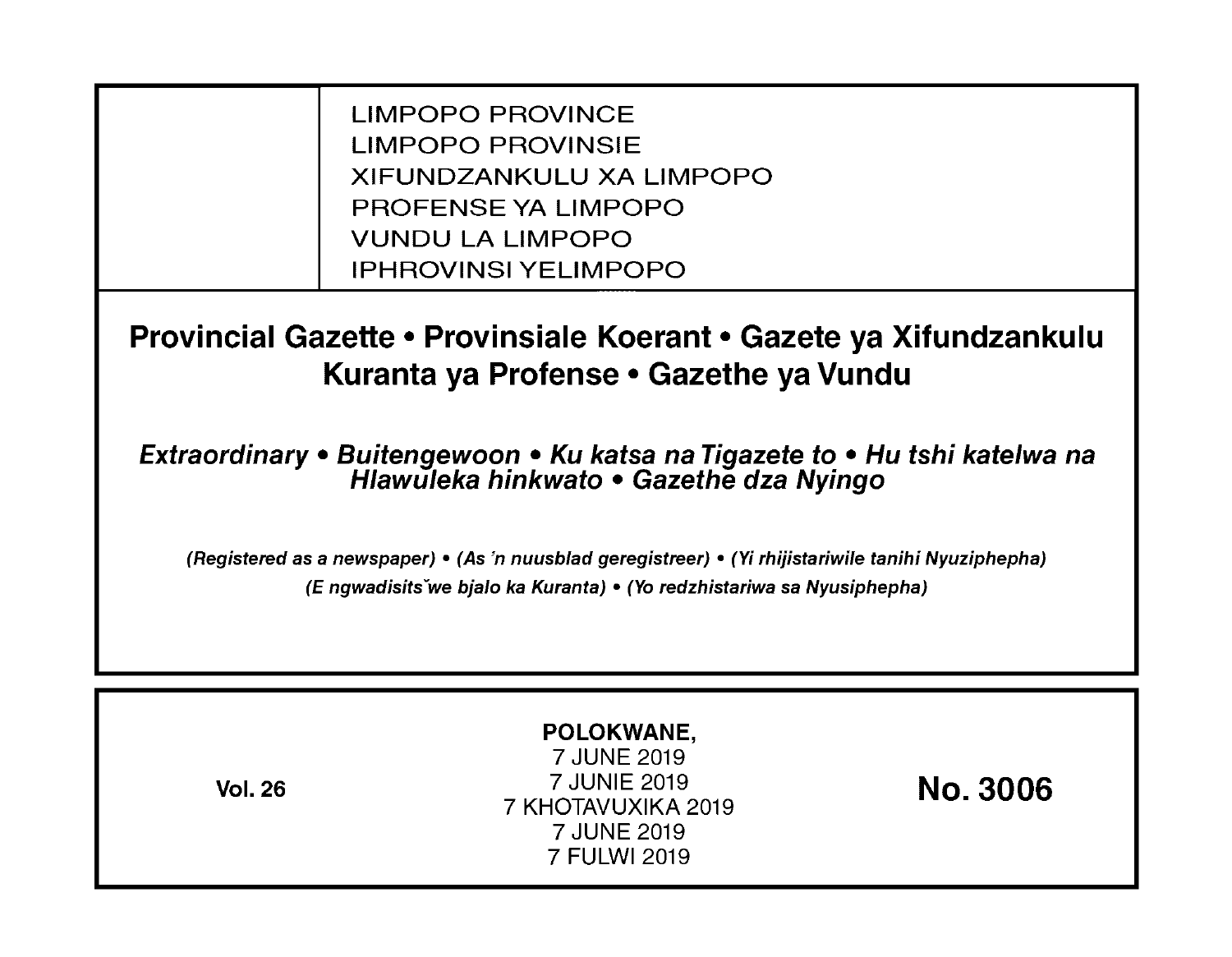### **CONTENTS**

|    |                                                       | Gazette<br>No. | Page<br>No. . |
|----|-------------------------------------------------------|----------------|---------------|
|    | <b>PROVINCIAL NOTICES • PROVINSIALE KENNISGEWINGS</b> |                |               |
| 88 |                                                       | 3006           |               |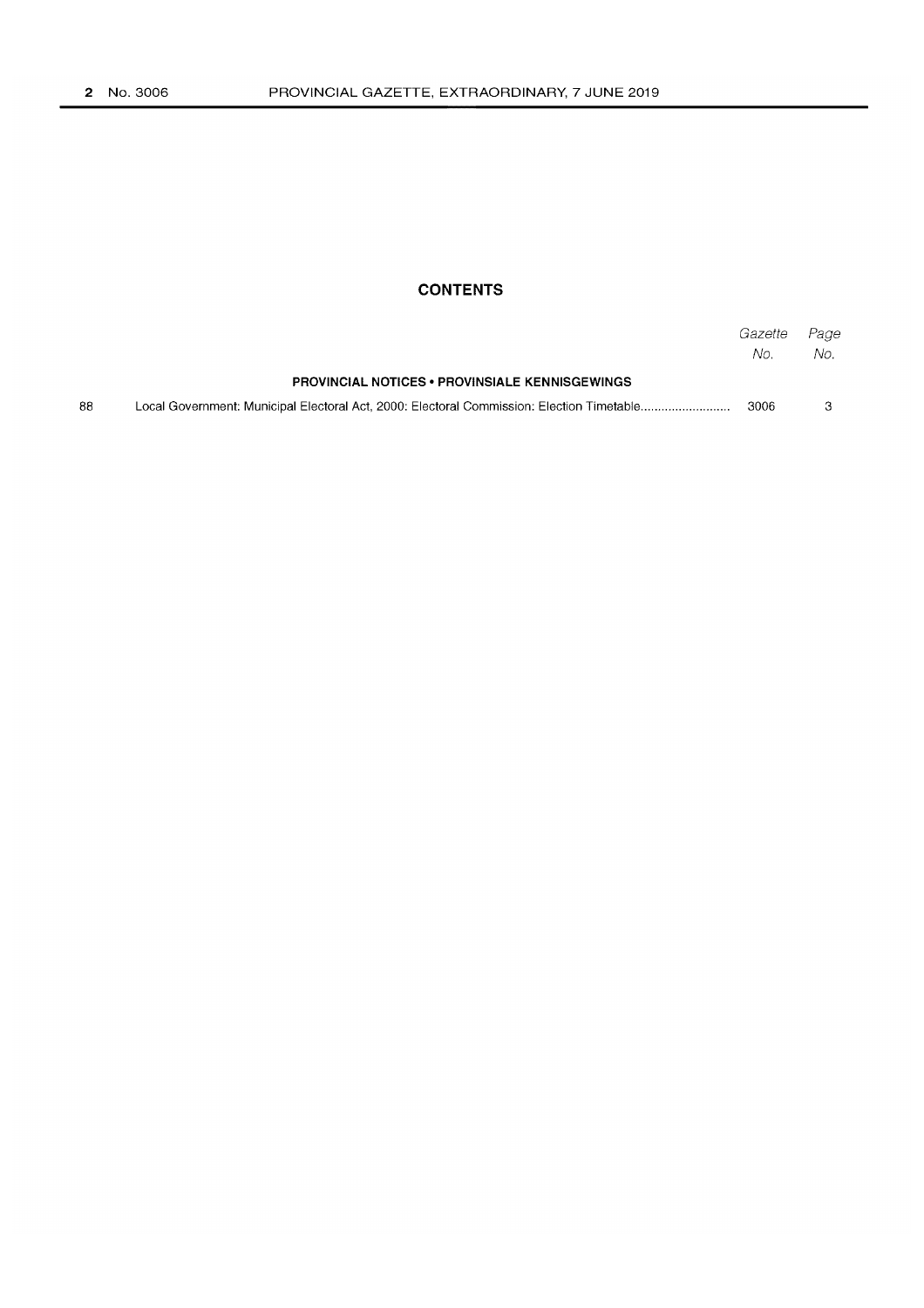# PROVINCIAL NOTICES • PROVINSIALE KENNISGEWINGS

# **PROVINCIAL NOTICE 88 OF 2019**

# **ELECTORAL COMMISSION**

# **ELECTION TIMETABLE**

**The** Electoral Commission hereby gives notice that it has in terms of section **11**  of the Local Government: Municipal Electoral Act, 2000, compiled the election timetable set out below to apply to the municipal by-elections to be held on 26 June 2019 in respect of Ward 40 of the Polokwane [LlM354] Local Municipality; as proclaimed by Provincial Notice number 83 of 2019, as published in the Provincial Gazette Extraordinary No. 3002 of the Limpopo Province, dated 24 May 2019. A reference to "section" in this election timetable is a reference to that section in the Local Government: Municipal Electoral Act, 2000 (Act No. 27 of 2000).

# **Cut-off time for act to be performed**

1 An act required in terms of this Act to be performed by not later than a date in the election timetable must be performed before 17:00 on that date, unless otherwise specified.

#### **Certification of the voters' roll**

2 By 30 May 2019 chief electoral officer must certify the segments of the voters' roll for the voting districts to be used in the by-elections in terms of section 6(2)(a).

#### **Notice that lists of addresses of voting stations are available for inspection**

3 By 30 May 2019 the chief electoral officer must give notice that copies of a list of voting stations and their addresses will be available for inspection at the office of the Commission's local representative in terms of section 19(5).

# **Notice of route of mobile voting stations**

4 If the Commission decides to use mobile voting stations in the byelections, the Commission must by 7 June 2019 give notice of the route, including the locations and estimated times of stopping of each mobile voting station in terms of section 22(1).